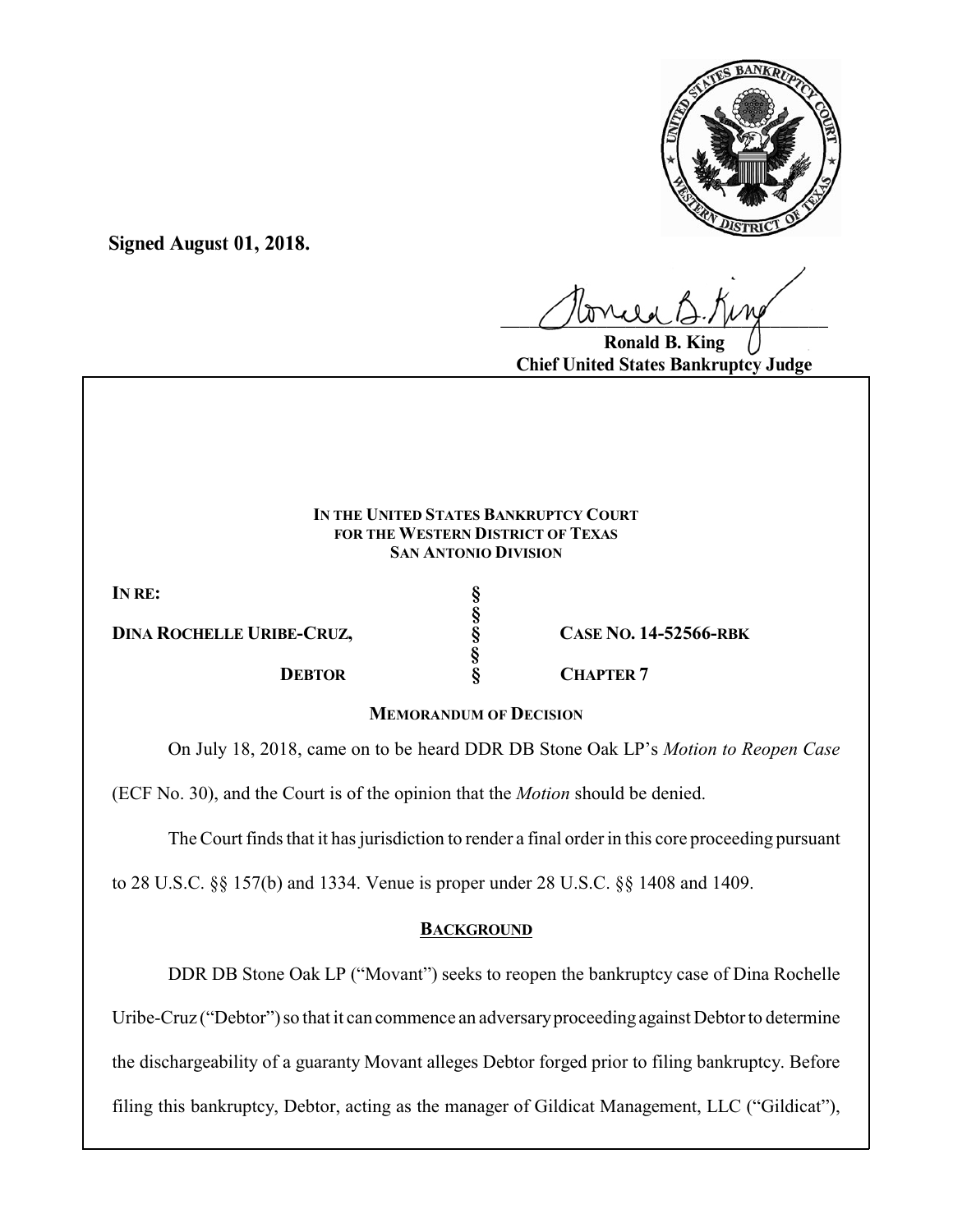entered into a commercial lease with Movant. Contemporaneously with the lease, Debtor and her husband executed a personal guaranty (the "Cruz Guaranty") of the lease. Another guaranty was executed at the same time, purportedly by Antonio and Maria Rodriguez (the "Rodriguez Guaranty"), investors of Gildicat. Gildicat defaulted under the terms of the lease and as a result, Debtor filed an individual chapter 7 bankruptcy case. Movant was a creditor in the bankruptcy with notice of all proceedings, as evidenced by a Request for Notice filed byMovant on October 20, 2014, just thirteen days after Debtor filed for bankruptcy. Debtor scheduled Movant's claim under Schedule F as an unsecured contingent unliquidated claim of \$2,000,000.00. The claim was listed as "lease guarantee." The bankruptcy proceeded uneventfully, the Debtor was discharged on May 20, 2015, and the case was closed on December 4, 2015.

Movant then filed a state court action on December 7, 2015, against Gildicat, Debtor's husband, and the Rodriguezes to recover amounts owed under the lease. The Rodriguezes testified at a deposition that they did not execute the Rodriguez Guaranty. Debtor testified at her deposition that the Rodriguezes signed the Rodriguez Guarantybut she had it notarized without the Rodriguezes present.

Based on these depositions, Movant now claims that the Rodriguez Guaranty was forged by Debtor and, therefore, should have been scheduled on Debtor's Schedule F in order to give Movant notice of the potential claim of nondischargeability. Movant now seeks to reopen the bankruptcycase under § 350 so that it can challenge the dischargeability of the Rodriguez Guaranty under §  $523(a)(2)$ , (4), or (6).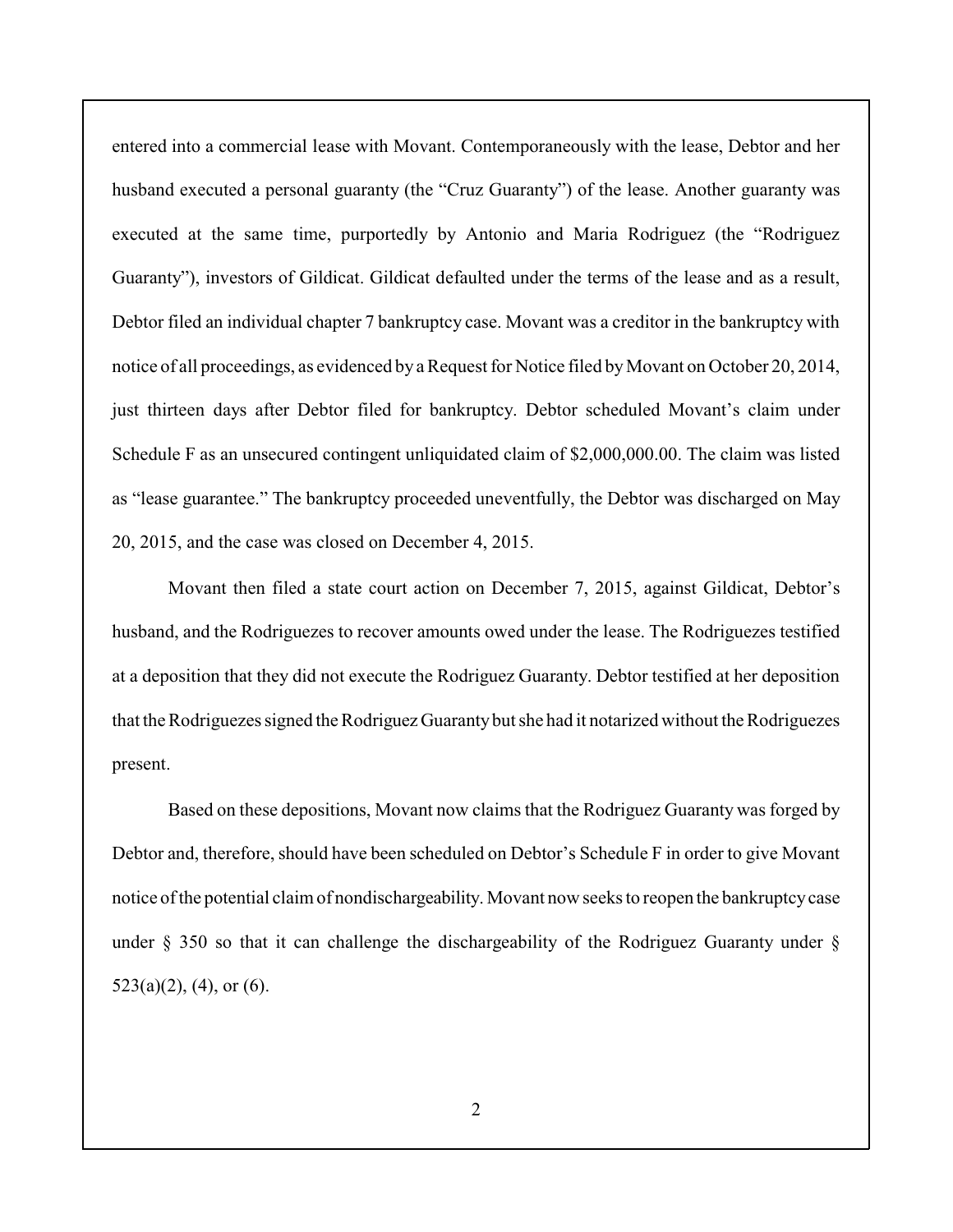#### **DISCUSSION**

Bankruptcy courts have wide discretion when determining whether to reopen a bankruptcy case. When making this decision, the Court should consider the benefit to both the debtor and creditors, the prejudice to affected parties, and other equitable factors. *In re Stein*, 394 B.R. 13, 15 (Bankr. E.D.N.Y. 2008). These factors include: (1) whether it is clear from the beginning that no relief would be forthcoming to the debtor or movant by granting the motion to reopen; (2) the length of time that the case has been closed; (3) whether another forum exists; (4) whether prior litigation in the bankruptcy court implicitly determined that a state court would be the appropriate forum; (5) whether any parties would suffer prejudice should the court grant or deny the motion; and (6) the extent of the benefit to the debtor by reopening the case. *In re Newberry*, No. 12-52072, 2017 WL 4564704, at \*3 (Bankr. W.D. Tex. Oct. 11, 2017) (citing *In re Easley-Brooks*, 487 B.R. 400, 407 (Bankr. S.D.N.Y. 2013)). Based on an evaluation of these factors, the Court finds that it is not appropriate to reopen this case.

Most importantly, the Court finds that even if the case were reopened, Movant would be unsuccessful in having any liability related to the Rodriguez Guaranty declared nondischargeable pursuant to  $\S$  523(a)(2), (4), or (6). Exceptions to discharge under the Code must be strictly construed against the creditor and liberally construed in favor of the debtor. *In re Cowin*, 864 F.3d 344, 349 (5th Cir. 2017). The Code provides exceptions to the dischargeability of debt obtained by false pretenses, false representations, actual fraud, fraud or defalcation while acting in a fiduciary capacity, embezzlement, larceny, or for willful and malicious injury by the debtor to another entity or to the property of another entity.  $\S 523(a)(2)$ , (4), & (6).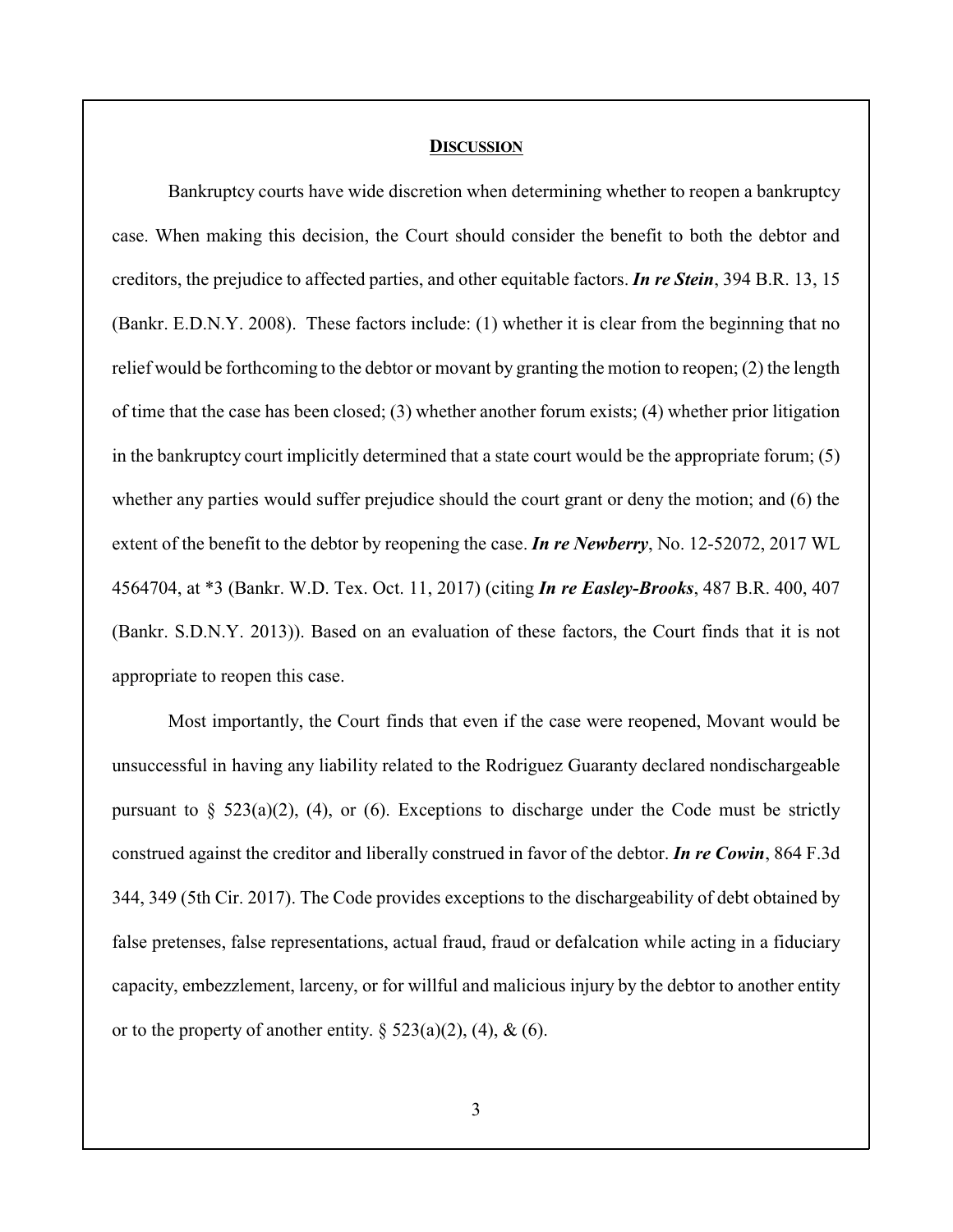These exceptions are not limitless and must be asserted before the bar date for such claims. *See* Bankr. R. 4007(c). If no timely objection is raised, debtors will receive a discharge of all debts—even those obtained by false pretenses, false representations, or fraud. § 523(c). Pursuant to § 523(c), the only exception to this rule is found in § 523(a)(3)(B), which excludes from discharge any debt of the kind described in  $\S$  523(a)(2), (4), or (6) if the debtor did not schedule the debt in time to permit the creditor an opportunity to file a proof of claim or a dischargeability action but *only if the creditor did not have notice or actual knowledge of the case*. § 523(a)(3)(B).

In the present case, it is undisputed that Movant had notice of the Debtor's bankruptcy. Although Movant was not aware that the Rodriguez Guaranty may have been forged by Debtor and could, therefore, be an obligation of the Debtor under Tex. Bus. & Com. Code Ann. § 3.403 (West 2002), that does not fall within the exception to discharge provided by  $\S 523(a)(3)(B)$  that must be strictly construed against Movant and liberally construed in the Debtor's favor. According to the Fifth Circuit, § 523(a)(3)(B) "protects creditors against whom fraud has been perpetrated and who lack awareness of bankruptcy proceedings. However, it explicitly places a burden on creditors with knowledge of bankruptcy proceedings to act to protect their rights." *In re Compton*, 891 F.2d 1180, 1187 (5th Cir. 1990). Movant did not provide any cases to the Court, and the Court was unable to find a single case, where a court found that a debt falling within subsections  $\S 523(a)(2)$ , (4), or (6) was found nondischargeable after the objection to dischargeability deadline had passed even though the creditor had knowledge of the bankruptcy. Congress has provided a specific exception to discharge for debts obtained by fraud and deceit but the deadline was not met in this case. For these reasons, the Court finds that even if Debtor forged the Rodriguez Guaranty—which is a disputed